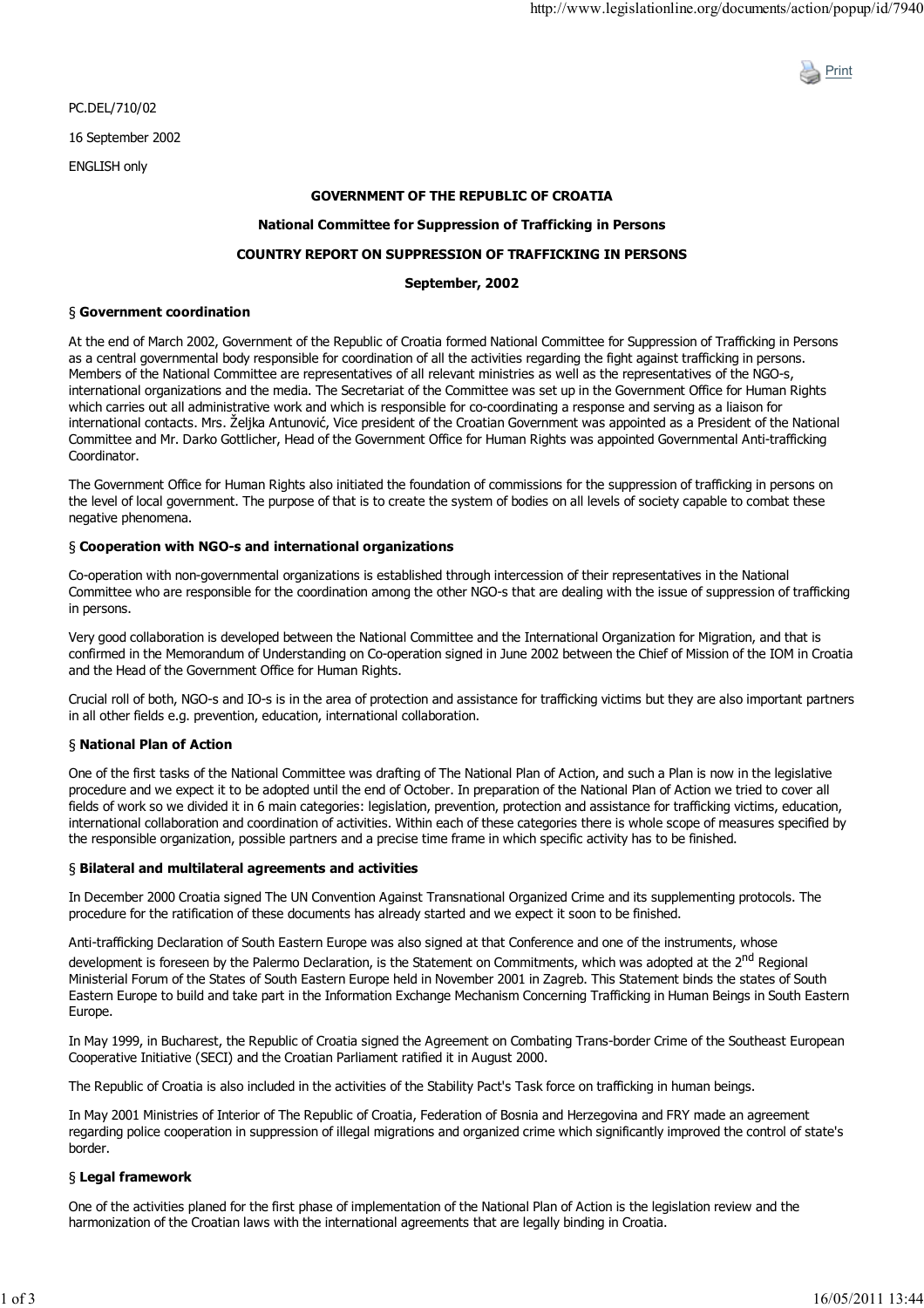According to Croatian Penal Code trafficking is established as serious crime and is implemented into 3 articles:

- 175: Establishment of Slavery and Transport of Slaves
- 177: Illegal Transfer of Persons Across the State Border
- 178: International prostitution

The review of that Penal Code is on its way now and the National Committee has initiated the special review regarding the prosecution and enforcement against traffickers. Special working group was also established for drafting of the Law on witness protection.

In near future, probably in October, a new draft of the Law on Foreigners will be finalized and presented in the Parliament. National Committee called for Working group to include regulation of temporary residence permit for the victims of trafficking in this new law.

It is also important to mention that suppression of trafficking in persons is included in the National Defense Strategy adopted in the Parliament in the spring of 2002. as well as that the Government Commission for Gender Equality has included counter trafficking activities in its National Plan of Action

### § **Research/media coverage**

Parallel to the development of the National Plan of Action, IOM Zagreb, in partnership with national NGO-s, conducted field research in order to determine the pattern, scale and dimension of trafficking in Croatia. The research was published in June 2002 and it provides insight on the magnitude of this phenomenon, transit details, living and working conditions of trafficked victims, traffickers and the mechanisms of their trade and the public perception of trafficking in persons.

The public opinion survey in Croatia has shown that Croatian citizens are generally well informed about possible cases of trafficking in persons. Newspapers and magazines, TV, as well as friends and acquaintances were stated as the main sources of knowledge about trafficking. Although, until recently, this phenomenon has not been extensively covered in the media, it has always attracted public attention. However, during the last few months media

has showed much more interest for this topic, and each day there is more and more articles and reportages about the cases and the problem of trafficking in general.

### § **Awareness raising**

As a key preventive measure of trafficking to, through and from the territory of Croatia, National Committee in collaboration with IOM and national NGO-s is planning to launch a large-scale public awareness campaign.

For a comprehensive understanding of the phenomenon of trafficking in human beings, the awareness-raising campaign will disseminate relevant information on the realities and risks of trafficking, and more specifically the risks for young girls to be entrapped by traffickers.

In order to ensure effective campaign targeting within the general population as well as on a geographical basis, the campaign will be carefully prepared through preliminary research. Relevant data will be regularly gathered from Croatian authorities (Ministry of Interior, Ministry of Labour and Social Welfare). In addition, two nation-wide omnibus surveys will be conducted on a representative sample of adult population in order to estimate the extent of public awareness of trafficking in persons in the Republic of Croatia during and at the end of the public awareness campaign.

The campaign will use the following resources to disseminate pertinent TIP information:

Basic fact brochures which will include hard facts about the realities of trafficking and its consequences in terms of exploitation, abuse, isolation, hardship and health. It will also provide information on the most current recruitment methods used by traffickers but also information on assistance to victims of trafficking. Distribution will be organized through a national network of government and non-government agencies, national employment agencies, youth centers, discos, etc. Through co-operation with the Ministry of Interior additional brochures will be distributed to young people who are for the first time applying for passport issuing.

Posters, leaflets, stickers, sugar-bags with a high-impact message will be produced and distributed particularly in highly visible places such as border crossing points, public transportation systems, and employment agencies. Such materials will also provide contact details for those wishing to obtain further information and/or assistance on trafficking.

TV and radio spots will be produced and aired on national television and radio stations. As this part of the campaign has the potential to be the most widespread, visible and effective, it is essential that trafficking in persons is treated in light of its human rights underpinnings, but also as a concern that all societies with democratic principles should share.

Public forums, debates and press conferences on activities linked to trafficking in persons will be held on a regular basis in order to trigger greater public attention. Press conferences and meetings with journalists will allow for timely and in-depth briefings on the progress of project activities; they will also help establish regular and good contacts with journalists, and allow to improve the understanding of the problem and the way it is presented in the media.

The SOS Line will be set up in partnership with a Croatian NGO – Center for Women Rosa. The Line contact number will be disseminated through the above-mentioned brochures, sugar packets, stickers, etc, and will provide anonymous counseling and/or information on social and legal services for trafficked victims as well as any other general trafficking in persons information. IOM will closely co-operate with the Center for Women Rosa and will gather, compile and enter information into a database that will be integrated into the IOM regional database already established and functioning in Pristina through SIDA funding.

In collaboration with the Ministry of Education some activities will take place as a part of a regular school program.

# § **Training of relevant state authorities**